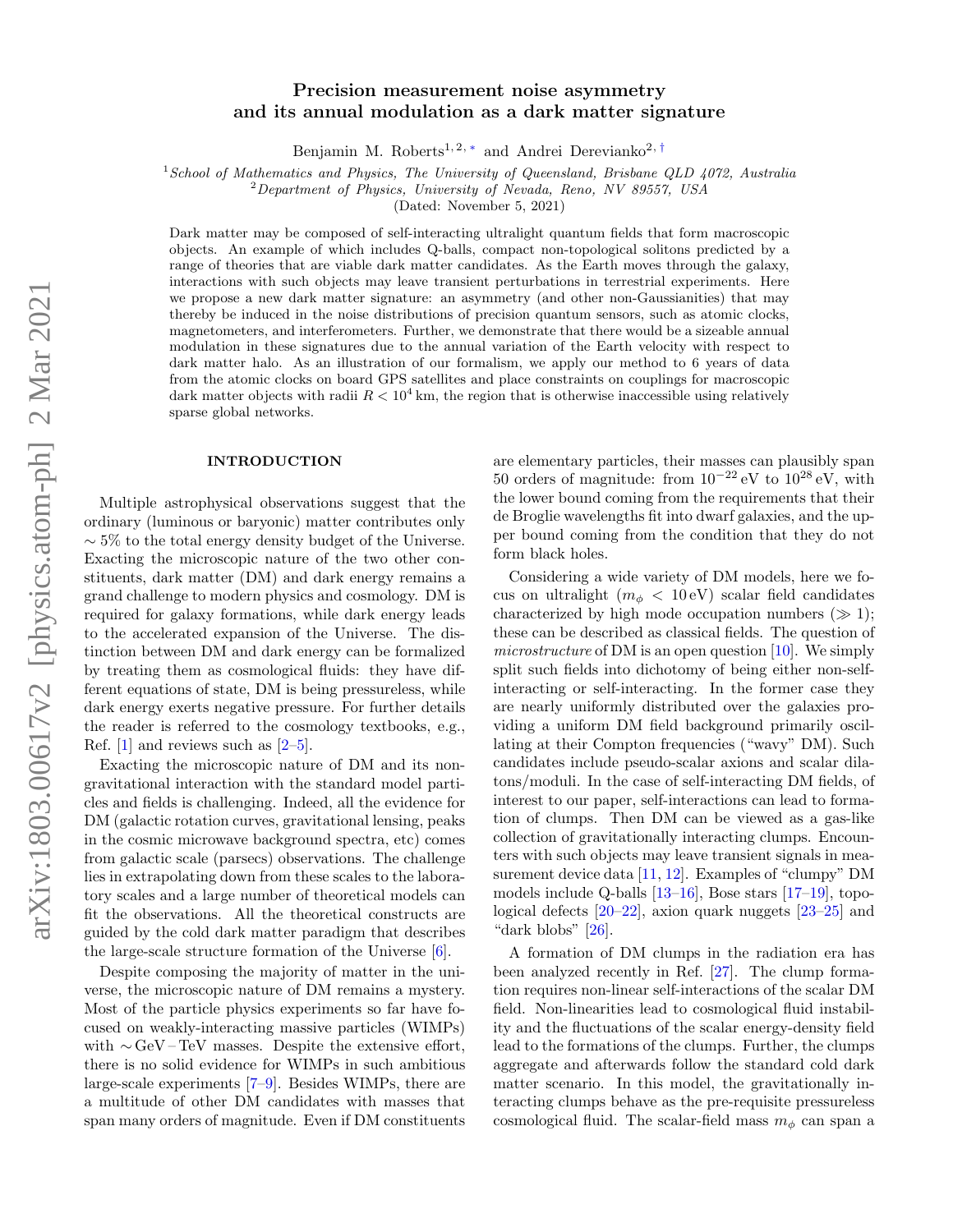wide range from  $10^{-17}$  eV to  $10 \text{ GeV}$ . The formed clumps span a wide range of scales and masses  $M$ , ranging from the size of atoms (∼ angstroms) to that of galactic molecular clouds ( $\sim$  parsec), and from a milligram to thousands of solar masses. For the considered range of parameters, the clumps do no collapse into black holes. The clump mass-radius relation follows a power law,  $M \sim R^n$ , where the power  $n = 3, 4, 5$  depends on the details of the formation mechanisms and the self-interaction potential. Because of finite-size effects, these dark matter clumps are shown [\[27\]](#page-6-6) to evade the microlensing constraints [\[28\]](#page-6-7).

As we are interested in direct DM detection with laboratory instruments, local properties of DM are essential to interpreting such experiments. At the most basic level, our galaxy, the Milky Way, is embedded into a DM halo and rotates through the halo. Astrophysical simulations provide estimates of DM properties in the Solar system (see, e.g., [\[29\]](#page-6-8)). The DM energy density in the vicinity of Solar system is estimated to be  $\rho_{\rm DM} \approx 0.3 \,\text{GeV}/\text{cm}^3$ , corresponding to  $\sim$  one hydrogen atoms per three cm<sup>3</sup>. Further, in the DM halo reference frame, the velocity distribution of DM objects is nearly Maxwellian with the dispersion of  $v_{\rm vir} \sim 270 \text{ km/s}$  (referred to as the virial velocity in the literature) and a sharp cut-off at the galactic escape velocity  $v_{\text{esc}} \approx 650 \text{ km/s}$ . Further, the Milky Way is a spiral galaxy rotating through the DM halo. In particular, the Sun moves through the DM halo at galactic velocities  $v_{\rm g} \approx 230 \,\rm km/s$ . For terrestrial experiments, there is an additional velocity modulation arising due to the Earth's orbital motion about the Sun, modulating the rate of encounters with DM objects. The period, phase, and amplitude of the modulation serve as unique DM signatures [\[30\]](#page-6-9).

A general challenge with searching for transient signals is that they are difficult to distinguish from conventional noise. One approach [\[11,](#page-5-9) [31\]](#page-6-10) is to use a network of devices, and search for the correlated propagation of transients that sweep through the network at galactic velocities,  $v_q \sim 300 \,\mathrm{km/s}$  (see also [\[24,](#page-6-11) [32–](#page-6-12)[36\]](#page-6-13)). However, objects of spatial extent smaller than the network node separation would not produce such a signature. Then one has to rely on unique signatures of the interactions with a single sensor that may differentiate them from the conventional noise. Gravitational wave searches, for example, use both a correlated signal propagation across a network and a distinct signal pattern at each node [\[37\]](#page-6-14).

If DM interacts with standard model particles, recurring encounters may cause perturbations in precision sensors. If this were to lead only to a shift in the mean of the data it would be unobservable, as DM is always present. Such interactions may, however, induce non-Gaussian signatures, such as an asymmetry in the data noise distribution, which are observable. Further, we show that there would be an appreciable annual modulation in these signatures, that arises due to the Earth's orbital motion about the Sun, modulating the rate of



<span id="page-1-0"></span>FIG. 1. DM objects incident upon the Earth, and the induced shift and asymmetry in the clock noise distribution.

encounters with DM objects.

Following these ideas, one may perform DM searches that are many orders of magnitude more sensitive than the existing constraints for certain models, and have discovery reach inaccessible by other means. Our proposal is complimentary to other ultralight DM searches, e.g., [\[36,](#page-6-13) [38](#page-6-15)[–46\]](#page-6-16). The technique proves particularly appealing for the parameter space of small clumps or high number density objects, where the expected encounter rate may be high. Moreover, such searches may be performed using existing quantum sensors, making this an inexpensive avenue for potential discovery. Finally, we note that while we focus on atomic clocks, the presented ideas apply also to other precision instruments, such as magnetometers [\[16,](#page-5-12) [31\]](#page-6-10), interferometers [\[47](#page-6-17)[–49\]](#page-6-18), gravimeters [\[50,](#page-6-19) [51\]](#page-6-20), optical cavities [\[45,](#page-6-21) [52\]](#page-6-22), and dipole moment searches [\[53](#page-6-23)[–57\]](#page-6-24).

#### RESULTS

#### Dark matter and atomic clocks

We consider interactions that lead to transient shifts in atomic transition frequencies of the form:

<span id="page-1-1"></span>
$$
\delta\nu/\nu_c \propto |\phi(\mathbf{r},t)|^2 , \qquad (1)
$$

where  $\nu_c$  is the unperturbed frequency, and  $\phi$  is the DM field. The proportionality constant depends on the DM model and the sensor. As shown below, such interactions with macroscopic DM objects lead to an asymmetry in the noise distribution, as depicted in Fig. [1.](#page-1-0)

The frequency excursion [\(1\)](#page-1-1) leads to an additive term,  $\chi$ , in the time (phase) as measured by the clock:

<span id="page-1-2"></span>
$$
\chi(t_j) = \int_{t_j - \tau_0}^{t_j} \frac{\delta \nu(\mathbf{r}, t)}{\nu_c} dt,\tag{2}
$$

where the phase differences (from one data sample to the next) are recorded for discrete values of elapsed time  $t_i$ . Any DM encounter during the sampling interval will induce a shift in the measured phase.

Now we remark on some generic properties of macroscopic DM objects. We denote the radius of the objects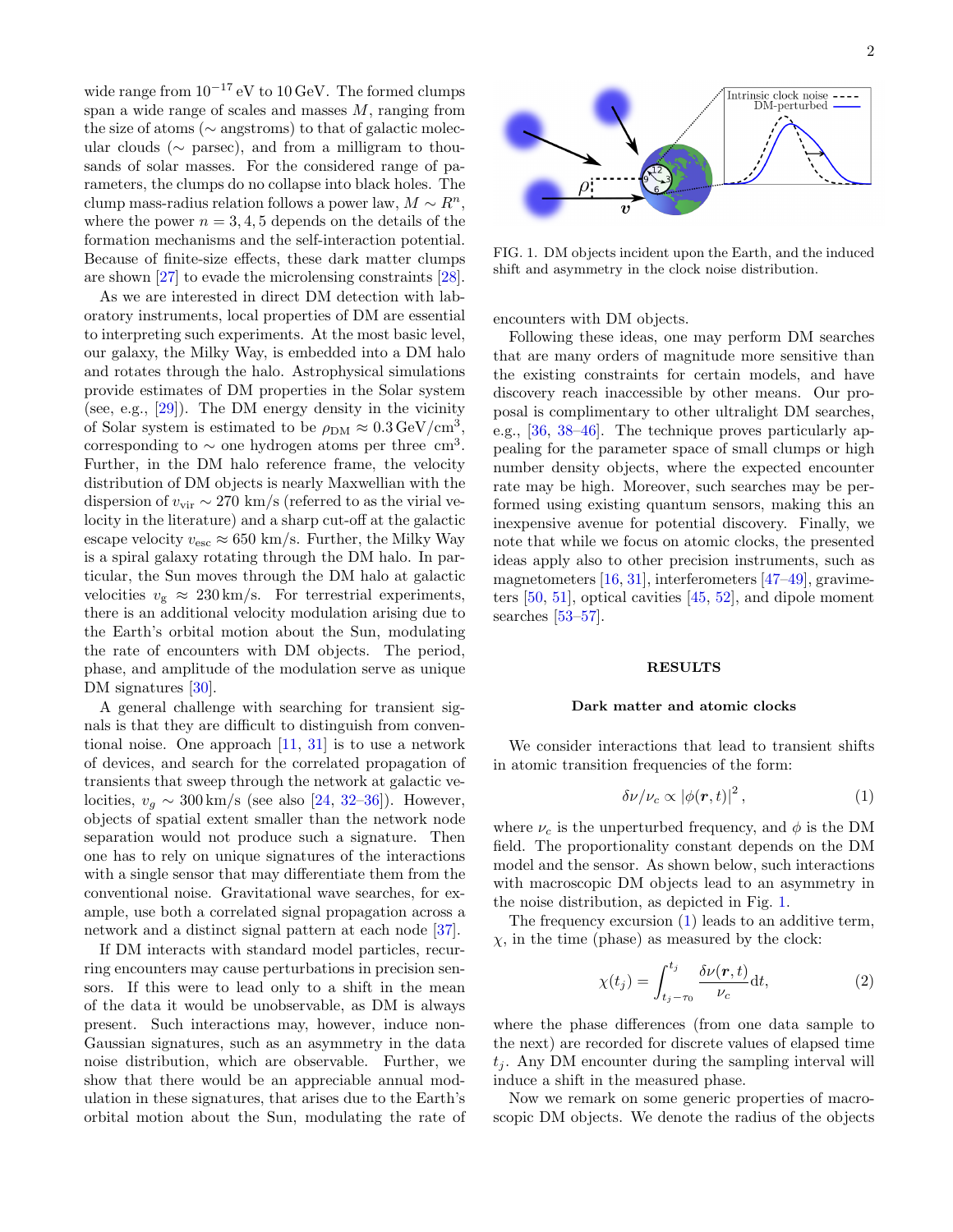as R, and the energy density inside each object as  $\rho_{\phi}$ . By assuming the objects make up some fraction of total galactic DM density, these can be linked to  $\mathcal{T}$ , the mean time between consecutive encounters of a given point-like instrument with a DM object as:

<span id="page-2-0"></span>
$$
\mathcal{T} = \frac{4\rho_{\phi}R}{3\rho_{\text{gal}}v_g},\tag{3}
$$

where  $\rho_{gal}$  is the total galactic energy density of the DM objects. For simplicity, we assume such objects make up all of the dark matter, i.e.,  $\rho_{gal} = \rho_{DM} \approx$ 0.4 GeV cm−<sup>3</sup> [\[58\]](#page-7-0). In a specific DM model, there may further be a model-dependent relations between  $\rho_{\phi}, m_{\phi}$ , and R; here we treat them as independent parameters.

To accumulate sufficient statistics, we require a high encounter rate  $(\mathcal{T} \ll 1 \,\text{yr})$ . Then, Eq. [\(3\)](#page-2-0) leads to an upper bound on the mass of the objects. For roughly Earth-sized objects,  $R \sim R_E$ , this is  $M = \rho_{\phi} \frac{4}{3} \pi R^3 / c^2 \ll$  $10^{-25} M_{\odot}$  ( $M_{\odot}$  is the solar mass). Bounds on massive DM objects from gravitational lensing constrain the mass to  $M < 10^{-16} M_{\odot}$  [\[59,](#page-7-1) [60\]](#page-7-2) (see also Ref. [\[16\]](#page-5-12)). In this case, galactic structure formation would occur as per conventional cold dark matter theory [\[6,](#page-5-5) [27\]](#page-6-6).

#### DM-induced variation of fundamental constants

Now we specify the interactions of DM fields with the standard model. The requirement that the  $\phi$  sector retains the  $U(1)$  symmetry naturally leads to portals quadratic in  $\phi$  [\[16\]](#page-5-12). Those considered here can be expressed as

$$
\mathcal{L}_{\text{int},X} = \Gamma_X \, \phi \phi^* \mathcal{O}_X,\tag{4}
$$

$$
\mathcal{L}'_{\text{int},X} = (\hbar c)^2 \Gamma'_X (\partial_\mu \phi)(\partial^\mu \phi^*) \mathcal{O}_X, \tag{5}
$$

where  $\mathcal{O}_X$  are various pieces of the standard model Lagrangian density,  $\mathcal{L}_{SM} = \sum_{X} \mathcal{O}_X$ . The coupling constants  $\Gamma_X$  and  $\Gamma'_X$  have units of [Energy]<sup>-2</sup> and [Energy]<sup>−</sup><sup>4</sup> , respectively.

Both classes of portals lead to transient variation in the effective values of certain fundamental constants. Those relevant to atomic clocks are the fine structure constant  $\alpha$ , the electron-proton mass ratio  $m_e/m_p$ , and the ratio of the light quark mass to the QCD energy scale  $m_q/\Lambda_{\rm QCD}$ . For concreteness, we focus on the quadratic portal [\(4\)](#page-2-1); we will generalize the discussion to the derivative portal  $(5)$ in Sec. . Generically, for each such constant  $X$ , we may express its fractional variation (inside the DM object) as

$$
\frac{\delta X}{X} = \Gamma_X |\phi|^2 = \Gamma_X {\phi_0}^2,\tag{6}
$$

where  $|\phi_0|$  is the maximum of the field amplitude inside the DM object. In general this is model-dependent; e.g., for topological defects  $R \simeq \hbar/(m_{\phi}c)$ , which coupled

with Eq. [\(3\)](#page-2-0), leads to  $|\phi_0|^2 = \hbar c \rho_{DM} v_g \mathcal{T} R$  [\[11\]](#page-5-9). Such DM-induced variations in fundamental constants lead to transient shifts in atomic transition frequencies:

<span id="page-2-3"></span>
$$
\frac{\delta \nu(t)}{\nu_c} = \sum_X K_X \frac{\delta X(t)}{X} = \Gamma_{\text{eff}} \phi(t)^2. \tag{7}
$$

Here,  $\Gamma_{\text{eff}} \equiv \sum_{X} K_{X} \Gamma_{X}$ , and  $K_{X}$  are sensitivity coefficients that quantify the response of the atomic transition to the variation in a given fundamental constant [\[61,](#page-7-3) [62\]](#page-7-4). Eq. [\(7\)](#page-2-3) establishes the proportionality factor in Eq. [\(1\)](#page-1-1).

### DM-induced asymmetry and skewness

Now we consider the statistics and observable effects of DM encounters with atomic clocks. Not every encounter imparts the same signal magnitude, as the DM velocities and impact parameters differ. However, for the considered couplings the sign of the perturbation remains the same, since it is set only by the sign of  $\Gamma_{\text{eff}}$  [\(7\)](#page-2-3). This leads to an asymmetry in the observed data noise distribution. It may be possible to observe this asymmetry, even if individual events cannot be resolved or the perturbations are well below the noise.

The observed clock noise value at a given time is  $s =$  $\eta + \chi$  if there was a DM interaction during the sampling interval, and  $s = \eta$  otherwise. Here,  $\eta$  is the conventional physics noise. If  $p<sub>x</sub>$  is the distribution for induced DM signals (in the absence of noise), the observed probability distribution for clock excursions reads

<span id="page-2-4"></span>
$$
p_s(s) = \frac{\tau_0}{\mathcal{T}} \int_{-\infty}^{\infty} p_{\eta}(\eta) p_{\chi}(s-\eta) d\eta + (1-\frac{\tau_0}{\mathcal{T}}) p_{\eta}(s), \tag{8}
$$

<span id="page-2-2"></span><span id="page-2-1"></span>where  $p_{\eta}$  is the intrinsic noise distribution, and  $\tau_0$  is the data sampling interval (averaging time). For  $p_{\eta}$ , we assume Gaussian noise with standard deviation  $\sigma$ . Formally, this is the assumption of white frequency noise, which is typically dominant for atomic clocks. For clocks,  $\sigma$  is related to the Allan deviation as  $\sigma \approx \tau_0 \sigma_u(\tau_0)$ . While other noise processes affect the clocks, we assume that  $p<sub>\eta</sub>$  is symmetric. Even if it were not the case, the annual modulation discussed below would remain an observable DM signature.

The skewness, defined as the third standard moment,

$$
\kappa_3 \equiv \frac{\langle (x - \bar{x})^3 \rangle}{\langle (x - \bar{x})^2 \rangle^{3/2}},\tag{9}
$$

is a measure of the asymmetry in the distribution for random variable  $x$ . The uncertainty in the sample skewness is  $\delta \kappa_3 = \sqrt{6/N}$ , where N is the number of data points. The expected value of the DM-induced skewness can be calculated for a given model as

$$
\kappa_3 = \frac{1}{\sigma_s^3} \int_{-\infty}^{\infty} s^3 p_s(s+\bar{s}) \, \mathrm{d}s,\tag{10}
$$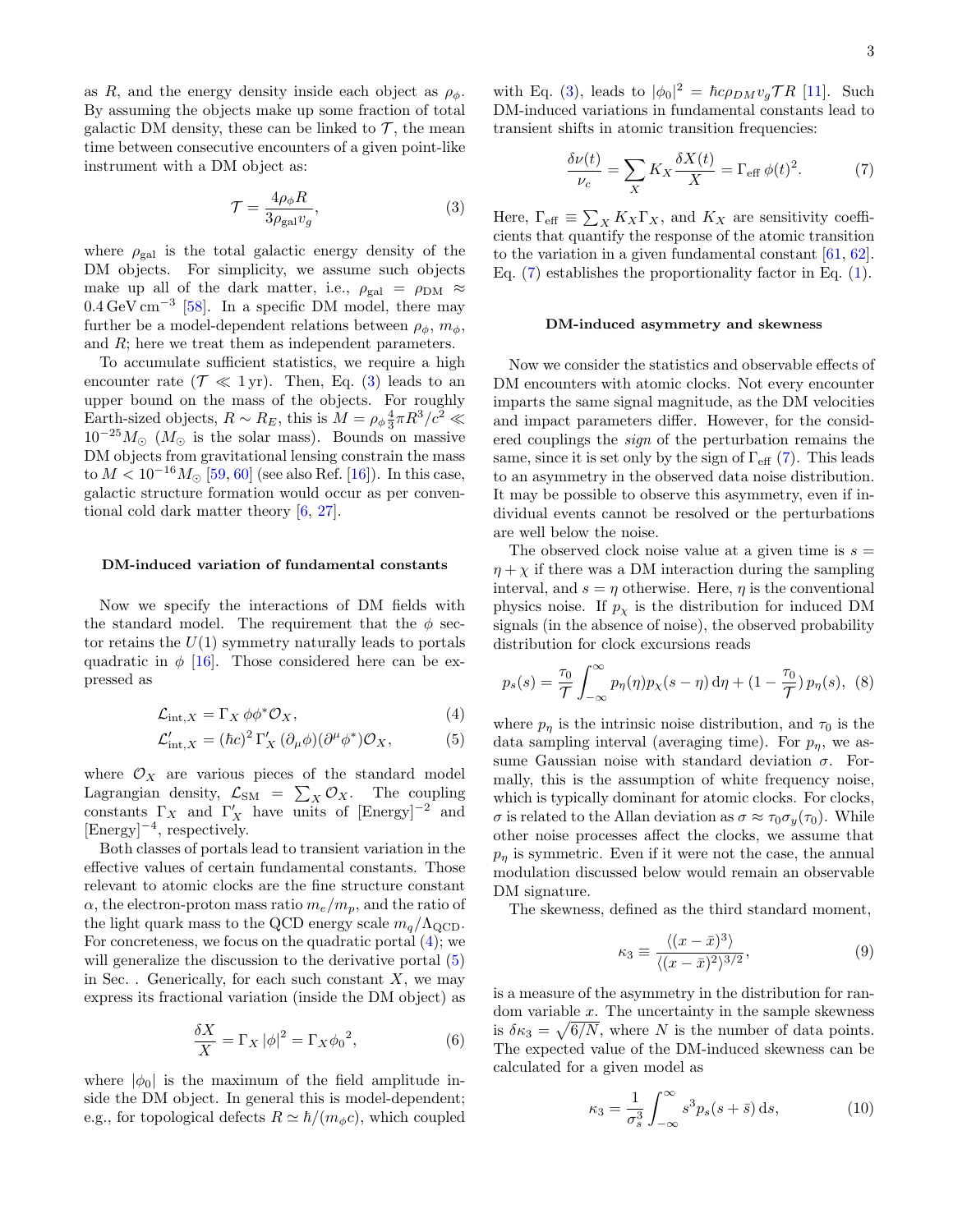where the mean  $\bar{s}$  and variance  $\sigma_s^2$  are from  $p_s$  [\(8\)](#page-2-4). In addition to  $\kappa_3$ , there are DM-induced contributions to other moments, such as kurtosis and variance.

To compute the expected DM-induced skewness, we first determine the DM signal distribution,  $p_{\chi}$ . The magnitude of each DM signal depends on the velocity,  $v$ , and impact parameter,  $\rho$ . We take the v distribution,  $f_v$ , to be that of the standard halo model (see, e.g., Ref. [\[30\]](#page-6-9)). The  $\rho$  distribution comes from geometric arguments: for ball-like (spherical) objects it is  $p_{\rho}(\rho) = 2\rho/R^2$ .

For objects small enough that they traverse the clock within one sampling interval, i.e.,  $R < v\tau_0$ , the DM signal per encounter contributes to just a single data point, and has magnitude:

<span id="page-3-0"></span>
$$
\chi = \chi_0 \frac{v_g}{v} \sqrt{1 - \rho^2 / R^2}
$$
 (11)

for  $\rho \langle R \rangle$  ( $\chi = 0$  otherwise), where  $\chi_0 \equiv \Gamma_{\text{eff}} \phi_0^2 R/v_g$ . Without loss of generality, we take  $\chi_0 > 0$  from here on.

While it is not required for the further analysis, to connect with the particle physics DM searches, it is instructive to introduce a cross-section  $\sigma_{\chi}$  which has a meaning of accumulation rate of normalized (unit-less) DM signal  $\chi/\tau_0$  due to interaction with a spatially uniform beam of DM blobs of velocity v. This involves averaging  $\chi$ , Eq. [\(11\)](#page-3-0), over impact parameters with probability  $p_{\rho}(\rho)$ ,

$$
\sigma_{\chi} = \frac{2}{3} \frac{\chi_0}{\tau_0} \frac{v_g}{v} \pi R^2. \tag{12}
$$

The cross-section is inversely proportional to velocity, reflecting the fact that the longer the DM blob bulk overlaps with the sensor, the larger the DM-induced frequency excursion  $(2)$  is.

Combining Eq. [\(11\)](#page-3-0) with the  $\rho$  and v probability distributions, the signal magnitude distribution is

<span id="page-3-1"></span>
$$
p_{\chi}(\chi) = \frac{2\chi}{\chi_0^2 v_g^2} \int_0^{\frac{v_g \chi_0}{\chi}} v^2 f_v(v) \, dv \approx \frac{2\chi}{\chi_0^2}.
$$
 (13)

In order to extract simple analytic results we made an approximation here, noting that  $f_v$  peaks at  $v_q$ ; we have confirmed the adequacy of this simplification numerically [\[63\]](#page-7-5). We have also verified numerically that the approximate result in Eq. [\(13\)](#page-3-1) also holds adequately for other DM object profiles, such as Gaussian monopoles.

From the above, the DM-induced skewness can be found analytically (to leading order in  $\tau_0/\mathcal{T}$ ):

<span id="page-3-2"></span>
$$
\kappa_3 \approx \frac{2\tau_0 \chi_0^3}{5\mathcal{T}\sigma^3}.\tag{14}
$$

Requiring that  $\kappa_3 > \delta \kappa_3$ , and noting that the number of measurements  $N = T_{\text{obs}}/\tau_0$ , where  $T_{\text{obs}}$  is the total observation time, implies the smallest detectable signal satisfies

<span id="page-3-3"></span>
$$
\frac{|\chi_0|^3}{\mathcal{T}} \gtrsim \frac{5\sigma^3}{2} \sqrt{\frac{6}{T_{\text{obs}}\tau_0}}.\tag{15}
$$

This formula is assuming that the uncertainty in the observed skewness is given by the statistical sample uncertainty,  $\delta \kappa_3 = \sqrt{6/N}$ . This is a reasonable assumption, though in actual experiments, the true uncertainty should be estimated (e.g., by calculating the skewness for multiple randomised subsets of the data). For the general case, if the maximum observed skewness is constrained to be below  $\kappa_3^{\max}$ , then constraints on the combination of parameters may be placed:

<span id="page-3-4"></span>
$$
\Gamma_{\text{eff}} |\phi_0|^2 < \frac{\sigma v_g}{R} [(5/2)(\mathcal{T}/\tau)\kappa_3^{\text{max}}]^{1/3}.
$$
 (16)

The form of  $\phi_0$  (the field amplitude inside the DM object) is model-dependent; a few specific examples will be considered below.

#### Symmetric non-Gaussian signatures

As well as the skewness, other non-Gaussian signatures will also be induced in the precision device noise due to interactions with dark matter. This is important, for example, in situations where the frequency deviation [\(1\)](#page-1-1) may occur with either sign (this may occur in some dark matter models, for example, for linear rather than quadratic couplings). In such cases, no asymmetric moments are induced, though there are still symmetric non-Gaussian DM-induced signatures. In particular, there is a DM contribution to the variance and to the kurtosis, the fourth standard moment defined

$$
\kappa_4 \equiv \frac{\langle (x-\bar{x})^4 \rangle}{\langle (x-\bar{x})^2 \rangle^2} - 3. \tag{17}
$$

Respectively, these are

$$
\Delta \sigma^2 \approx \frac{R_0 \tau_0 \chi_0^2}{2} \tag{18}
$$

$$
\kappa_4 \approx \frac{R_0 \tau_0 \chi_0^4}{3\sigma^4}.\tag{19}
$$

Of course, symmetric non-Gaussianities are difficult to distinguish from regular noise, and the average DM contribution to the variance is entirely unobservable. However, due to the galactic motion of the Earth, annual modulations in these signatures, as well as the skewness, are induced, which are observable.

### Annual modulation

As the Earth orbits the Sun, there is an annual modulation in the addition of their velocities. This causes an annual modulation in the Earth's velocity relative to the galactic DM halo, and hence to the mean DM encounter rate. We may therefore express the rate,  $\mathcal{R} = 1/\mathcal{T}$ , as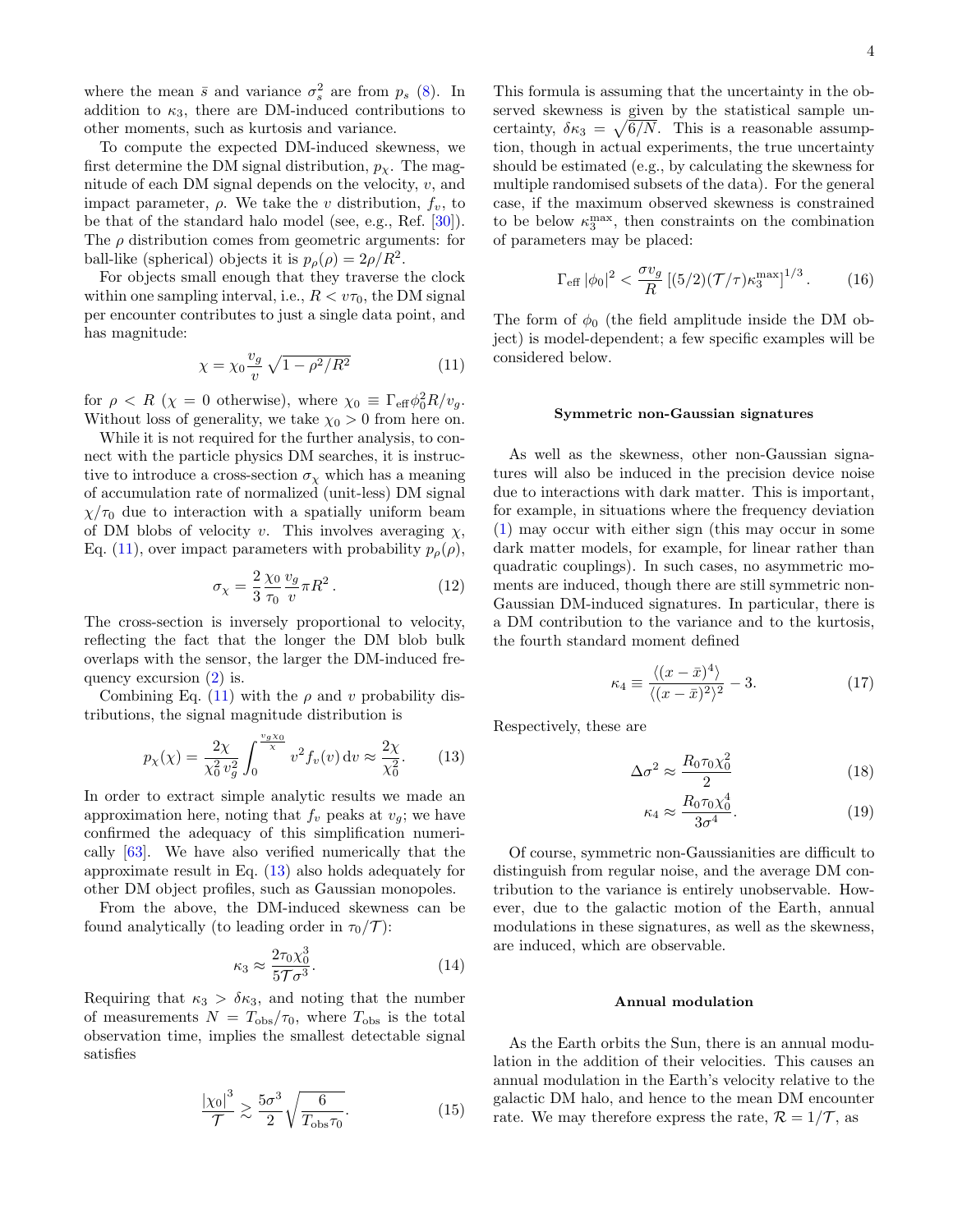$$
\mathcal{R}(t) = \mathcal{R}^{(0)}\left(1 + \frac{\Delta v}{v_g}\right)\cos(\Omega t + \varphi),\tag{20}
$$

where  $\Omega = 2\pi/\text{yr}$ ,  $\varphi$  is the phase with  $\Omega t + \varphi = 0$  on 2 June, and  $\Delta v/v_g \approx 0.05$  [\[30\]](#page-6-9).



<span id="page-4-1"></span>FIG. 2. Simulation for two years of data ( $\tau_0 = 1$  s), with DM signals  $(R_0\tau_0 = 0.01, \chi_0/\sigma = 1)$  including the annual velocity modulation [\[63\]](#page-7-5). The skewness is calculated for each week of data (purple squares, with  $\sqrt{6/N}$  error bars). The extracted modulation amplitude is  $\kappa_3^{(m)} = 0.2 \times 10^{-2}$  [\(23\)](#page-4-0). The solid blue curve is the best-fit cosine, and the dotted lines are the uncertainties. The dashed red curve shows the mean  $\kappa_3$ .

Then, the skewness (and other moments) becomes time-dependent:

$$
\kappa_3(t) \approx \kappa_3^{(0)} - \kappa_3^{(m)} \cos(\Omega t + \varphi). \tag{21}
$$

The DM-induced skewness [\(14\)](#page-3-2) scales linearly with the rate, and as the cube of the mean signal magnitude. The mean signal magnitude scales inversely with velocity [\(11\)](#page-3-0). Therefore, the modulation amplitude is

$$
\kappa_3^{(m)} = 2 \frac{\Delta v}{v_0} \kappa_3 \sim 10\%.
$$
 (22)

We demonstrate this using simulated data in Fig. [2.](#page-4-1) Similarly, the annual modulation in the kurtosis is

$$
\kappa_4^{(m)} = 3 \frac{\Delta v}{v_0} \kappa_3 \sim 15\%.
$$

If the data is divided into  $M$  time bins, each consisting of  $N_M = N/M$  points, with the skewness calculated for each bin, the modulation amplitude can be extracted as

<span id="page-4-0"></span>
$$
\kappa_3^{(m)} = 2 \frac{|\widetilde{\kappa}_3(1/\text{yr})|}{M} \pm \delta \kappa_3^{(m)},\tag{23}
$$

where  $\tilde{\kappa}_3$  is the Fourier transform of  $\kappa_3(t)$ . The sample uncertainty,  $\delta \kappa_3^{(m)} \approx 2\sqrt{6/N}$ , is independent of the number of bins. However, the requirement to have several encounters per bin limits the sensitivity region to  $\mathcal{T} \ll N_M \tau_0 = T_{\text{obs}}/M$ .

To detect the annual modulation in the skewness, we require that  $\kappa_3^{(m)} > \delta \kappa_3^{(m)}$ . This implies that we require

signals with combination  $\chi_0^3/\mathcal{T}$  that are larger by a factor  $v/\Delta v \approx 20$  compared to the result for the mean skewness [\(15\)](#page-3-3). Or, for a fixed value of  $\mathcal{T}$ , signals that are  $\sim$ 3 times larger. Nevertheless, it is important that there are signatures unique to DM (namely, the modulation phase, period, and amplitude) that can be sought in such experiments. If a skewness is present in the data, one may exclude DM origins if the modulation is absent.

## DISCUSSION

As an illustrative example, we analyze six years of archival atomic clock data [\[64,](#page-7-6) [65\]](#page-7-7) from the comparison of several Cs GPS satellite clocks to an Earth-based Hmaser. We use the same GPS data used by us in Ref. [\[42\]](#page-6-25); see Refs. [\[33,](#page-6-26) [42\]](#page-6-25) for a description of the GPS clock data relevant to the analysis. The calculated skewness in the clock-comparison residuals is

$$
\kappa_3(\text{Cs}) = (0.1 \pm 47.0) \times 10^{-3},\tag{24}
$$

which, at the 68% confidence level, implies  $|\kappa_3|$  < 4.7  $\times$  $10^{-2}$  (for this GPS data,  $\sigma \simeq 0.09$  ns, and  $\tau_0 = 30$  s [\[32\]](#page-6-12)). The uncertainty in  $\kappa_3$  was found by calculating the skewness for each day of data separately; note that this is larger than the assumed sample skewness due to the presence of non-Gaussian noise (including outliers, which are not removed) in the data. From Eq.  $(16)$ , we can thus place constraints on the  $\Gamma_X$  couplings. Importantly, this allows one to place constraints on couplings for macroscopic DM objects with radii  $R < 10^4$  km, the region that is otherwise inaccessible using global network methods [\[32\]](#page-6-12).

To demonstrate this in more concrete terms, we assume here a scalar field DM model for which the energy density inside the DM objects scales as  $\rho_{\phi} \sim \phi_0^2 m_{\phi}^2$ , and the size of the objects is set by the Compton wavelength  $R$   $\sim$  $\hbar/m_{\phi}c$ . This is consistent, for example, with topological defect models [\[11\]](#page-5-9) (we note however, that this is just an example, and for other models, different relations will hold). In this case, if no signal is observed, the model may be constrained as

$$
|\Gamma_{\text{eff}}|R^2 < \frac{\sigma |\kappa_3^{\text{max}}|^{1/3}}{\hbar c \,\rho_{\text{DM}} \mathcal{T}^{2/3} \tau_0^{1/3}}.\tag{25}
$$

Preliminary results for such a model from the above analysis of the Cs GPS clocks is presented in Fig. [3.](#page-5-14) Note that results from the experiments in Refs. [\[41,](#page-6-27) [42,](#page-6-25) [46,](#page-6-16) [66\]](#page-7-8) do not apply in the considered parameter range. Also shown is the projected sensitivity for 1 year of data from an optical Sr clock, assuming  $\sigma \sim 10^{-16}$  s at averaging time of  $\tau_0 = 1$  s. Such clocks have been used recently for DM searches, both for "clumpy" and oscillating DM models, in Refs. [\[46,](#page-6-16) [66\]](#page-7-8); details of the clock performance are given in those works (see also discussion of clock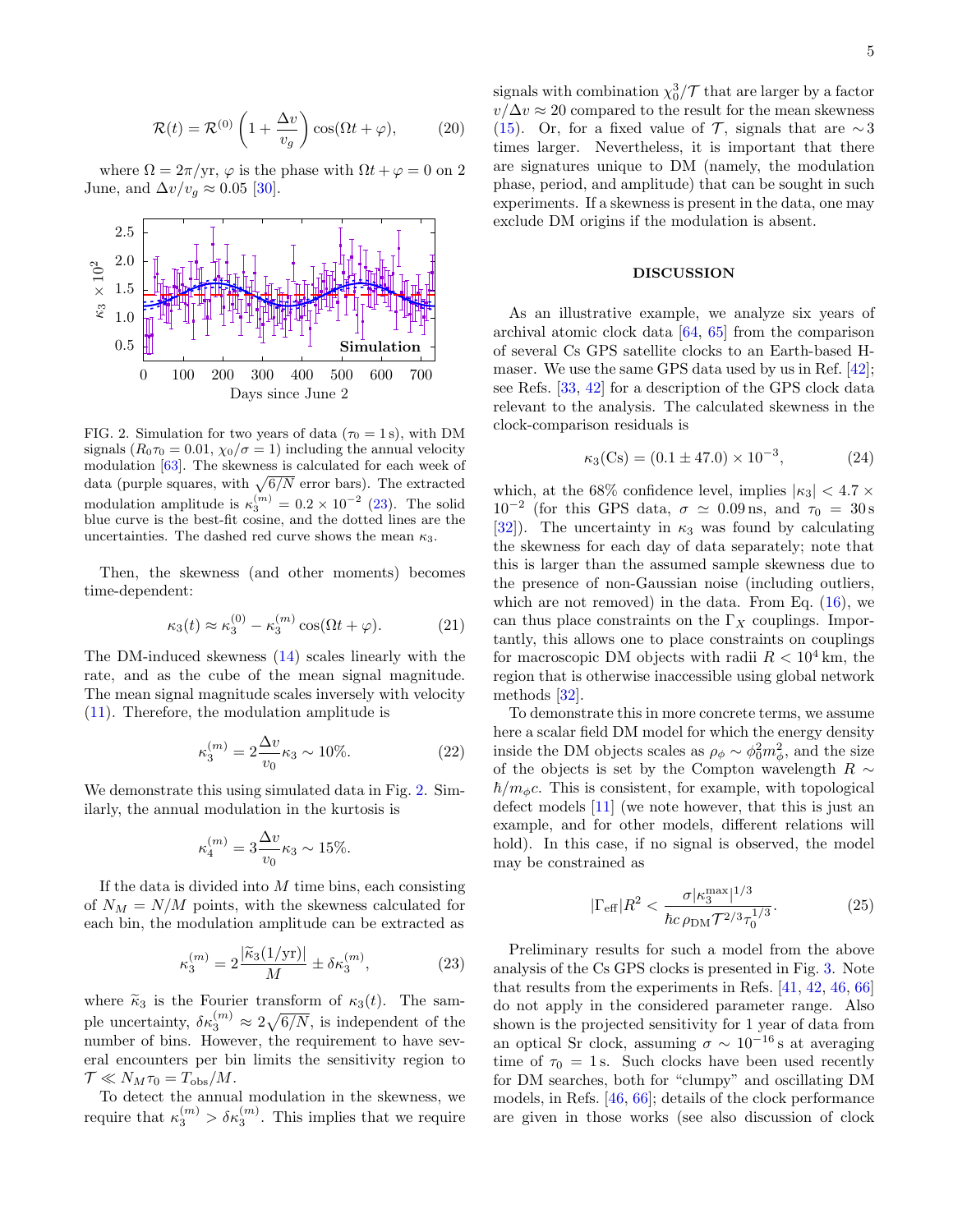servo loop and averaging times relevant to DM searches in Refs. [\[42,](#page-6-25) [46\]](#page-6-16)). This projection takes into account that the optimal averaging time to use when searching for DM objects of radius R is  $\tau_{\text{avg}} \simeq R/v_g$ .

The results of our analysis for the quadratic portal [\(4\)](#page-2-1) can be easily translated into the constraints on the derivative portal [\(5\)](#page-2-2) by noticing that  $(\partial_{\mu}\phi)(\partial^{\mu}\phi^*) \approx$  $-|\nabla \phi|^2$ , where we neglected the time derivative because of the non-relativistic nature of cold DM. Further, for a Gaussian-profiled "blob"  $|\nabla \phi|^2 \sim \phi_0^2/R^2$ . Thereby,

<span id="page-5-16"></span>
$$
\Gamma_X' \sim -\Gamma_X R^2 / (\hbar c)^2 \tag{26}
$$

and the constraint [\(27\)](#page-5-15) translates into

<span id="page-5-15"></span>
$$
|\Gamma_{\text{eff}}'| < \frac{\sigma |\kappa_3^{\text{max}}|^{1/3}}{(\hbar c)^3 \,\rho_{\text{DM}} \mathcal{T}^{2/3} \tau_0^{1/3}}.\tag{27}
$$

Can our DM observable, the noise asymmetry, be mimicked by fluctuations in DM energy density,  $\rho_{DM}$ ? It can not. Indeed, the sign of the frequency perturbation [\(7\)](#page-2-3) due to a single DM blob is fixed. DM energy density (or the number density of DM blobs) affects the encounter rate of DM blobs with the sensor. However, since the sign of the DM-induced perturbation remains the same, all individual perturbations add coherently. If DM energy density fluctuates, it would only scale the DM blob flux and thus the observable.

Another relevant point recently raised in the literature [\[67\]](#page-7-9) is the effect of DM energy density fluctuations on the coupling strength constraints. For scalar fields, the effective sensitivity was shown to be reduced by a factor of a few. Considering the logarithmic scale of Fig. [3](#page-5-14) and the preliminary, illustrative nature of our results, this corrective factor would not affect our conclusions.

#### **CONCLUSION**

In this work, we proposed a new dark matter signature: an asymmetry (and other non-Gaussianities) that may be induced in the noise distributions of precision quantum sensors, such as atomic clocks. Such signatures may be induced by dark matter candidates composed of selfinteracting ultralight quantum fields that form macroscopic objects, examples of which include Q-balls and topological defects. Further, we demonstrate that there would be a sizeable annual modulation in these signatures due to the annual variation of the Earth velocity with respect to dark matter halo. As an application of our formalism, we use 6 years of data from the atomic clocks on board GPS satellites to place constraints on a scalar dark matter model, and show projections for future experiments based on laboratory clocks. This technique allows one to search for DM models that would otherwise be undetectable using existing experiments.



<span id="page-5-14"></span>FIG. 3. Preliminary results: constraints on a general scalar "DM blob" model with quadratic interactions as per Eq. [\(7\)](#page-2-3), for the average time between encounter  $\mathcal{T} = 1$  day. The shaded blue region is the preliminary constraints found in this work from six years of data from the Cs GPS clocks. The red line shows the potential discovery reach for one year of data from a single laboratory optical Sr clock as described in the text. These constraints can be easily rescaled into those for a derivative portal coupling strengths via Eq. [\(26\)](#page-5-16).

- <span id="page-5-0"></span><sup>∗</sup> [b.roberts@uq.edu.au](mailto:b.roberts@uq.edu.au)
- <span id="page-5-1"></span>† [andrei@unr.edu](mailto:andrei@unr.edu)
- <span id="page-5-2"></span>[1] S. Weinberg, *[Cosmology](https://books.google.com/books?id=nqQZdg020fsC)*, Cosmology (Oxford University Press, New York, NY, USA, 2008).
- <span id="page-5-3"></span>[2] P. J. E. Peebles, Rev. Mod. Phys. 75, 559 (2003).
- [3] G. Bertone, D. Hooper, and J. Silk, [Phys. Rep.](http://dx.doi.org/10.1016/j.physrep.2004.08.031) 405, 279 [\(2005\).](http://dx.doi.org/10.1016/j.physrep.2004.08.031)
- [4] J. L. Feng, [Ann. Rev. Astro. Astrophys.](http://dx.doi.org/10.1146/annurev-astro-082708-101659) **48**, 495 (2010).
- <span id="page-5-4"></span>[5] S. Matarrese, M. Colpi, V. Gorini, and U. Moschella, Dark Matter and Dark Energy: A Challenge for Modern Cosmology (Springer, Berlin Heidelberg, 2011).
- <span id="page-5-5"></span>[6] G. R. Blumenthal, S. M. Faber, J. R. Primack, and M. J. Rees, Nature 311[, 517 \(1984\).](http://dx.doi.org/10.1038/311517a0)
- <span id="page-5-6"></span>[7] The XENON Collaboration, [Phys. Rev. Lett.](http://dx.doi.org/10.1103/PhysRevLett.119.181301) 119, [181301 \(2017\).](http://dx.doi.org/10.1103/PhysRevLett.119.181301)
- [8] J. Liu, X. Chen, and X. Ji, Nat. Phys. 13[, 212 \(2017\).](http://dx.doi.org/ 10.1038/nphys4039)
- <span id="page-5-7"></span>[9] G. Bertone and T. M. P. Tait, Nature 562[, 51 \(2018\),](http://dx.doi.org/10.1038/s41586-018-0542-z) [arXiv:1810.01668.](http://arxiv.org/abs/1810.01668)
- <span id="page-5-8"></span>[10] V. S. Berezinsky, V. I. Dokuchaev, and Y. N. Eroshenko, [Physics-Uspekhi](http://dx.doi.org/10.3367/UFNe.0184.201401a.0003) 57, 1 (2014).
- <span id="page-5-9"></span>[11] A. Derevianko and M. Pospelov, [Nat. Phys.](http://dx.doi.org/10.1038/nphys3137) **10**, 933 [\(2014\).](http://dx.doi.org/10.1038/nphys3137)
- <span id="page-5-10"></span>[12] M. S. Safronova, D. Budker, D. DeMille, D. F. J. Kimball, A. Derevianko, and C. W. Clark, [Rev. Mod. Phys.](http://dx.doi.org/ 10.1103/RevModPhys.90.025008) 90, [025008 \(2018\).](http://dx.doi.org/ 10.1103/RevModPhys.90.025008)
- <span id="page-5-11"></span>[13] S. Coleman, [Nucl. Phys. B](http://dx.doi.org/10.1016/0550-3213(85)90286-X) **262**, 263 (1985).
- [14] T. D. Lee, Phys. Rev. D **35**[, 3637 \(1987\).](http://dx.doi.org/10.1103/PhysRevD.35.3637)
- [15] A. Kusenko and P. J. Steinhardt, [Phys. Rev. Lett.](http://dx.doi.org/10.1103/PhysRevLett.87.141301) 87, [141301 \(2001\).](http://dx.doi.org/10.1103/PhysRevLett.87.141301)
- <span id="page-5-12"></span>[16] D. F. J. Kimball, D. Budker, J. Eby, M. Pospelov, S. Pustelny, T. Scholtes, Y. V. Stadnik, A. Weis, and A. Wickenbrock, Phys. Rev. D 97[, 043002 \(2018\).](http://dx.doi.org/ 10.1103/PhysRevD.97.043002)
- <span id="page-5-13"></span>[17] C. J. Hogan and M. J. Rees, [Phys. Lett. B](http://dx.doi.org/10.1016/0370-2693(88)91655-3) 205, 228 [\(1988\).](http://dx.doi.org/10.1016/0370-2693(88)91655-3)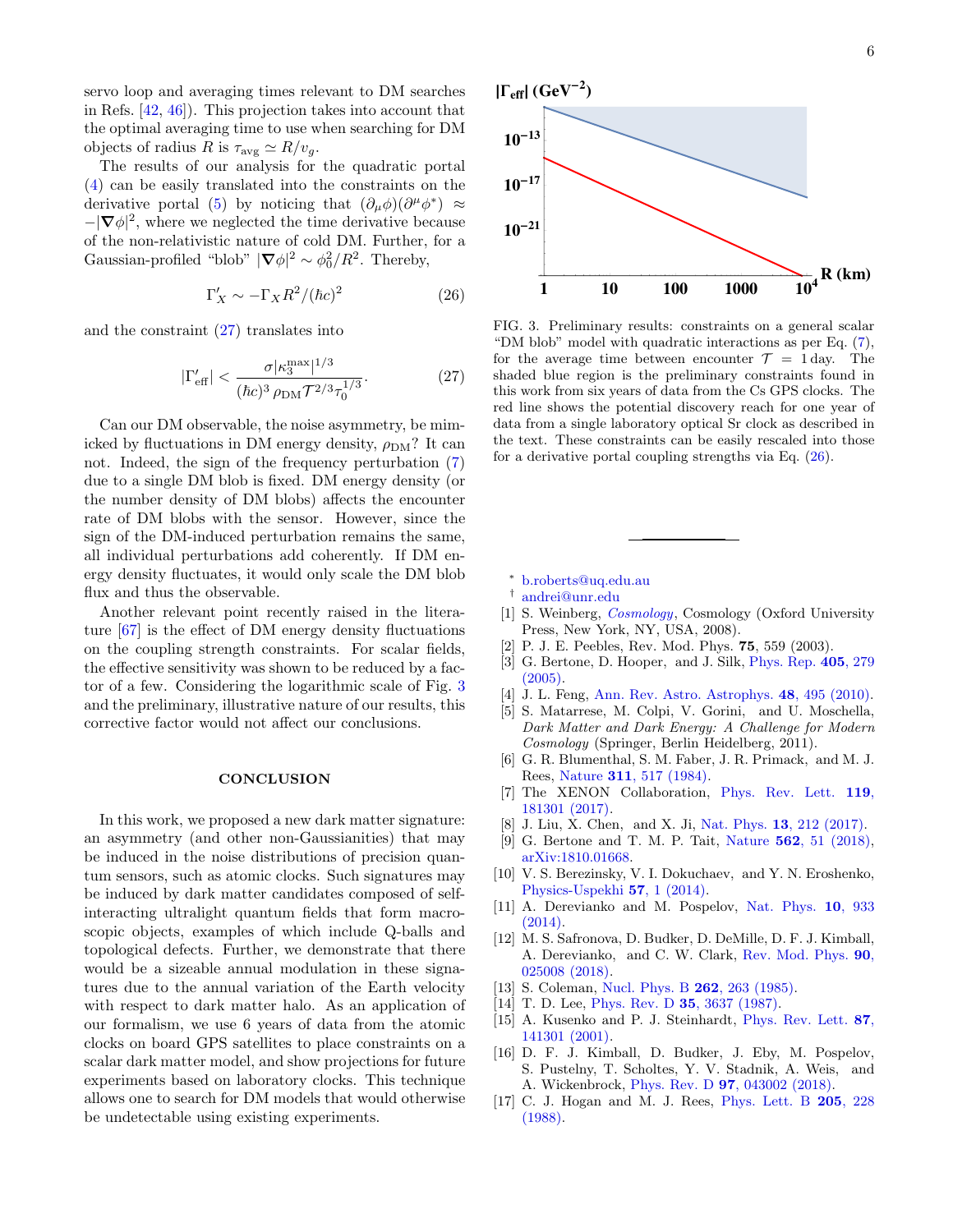- [18] J. Barranco, A. C. Monteverde, and D. Delepine, [Phys.](http://dx.doi.org/10.1103/PhysRevD.87.103011) Rev. D 87[, 103011 \(2013\).](http://dx.doi.org/10.1103/PhysRevD.87.103011)
- <span id="page-6-0"></span>[19] S. Krippendorf, F. Muia, and F. Quevedo, [Journal of](http://dx.doi.org/10.1007/JHEP08(2018)070) [High Energy Physics](http://dx.doi.org/10.1007/JHEP08(2018)070) 2018, 70 (2018), [arXiv:1806.04690.](http://arxiv.org/abs/1806.04690)
- <span id="page-6-1"></span>[20] T. Kibble, [Physics Reports](http://dx.doi.org/10.1016/0370-1573(80)90091-5) 67, 183 (1980).
- [21] A. Vilenkin, Phys. Rep. **121**[, 263 \(1985\).](http://dx.doi.org/10.1016/0370-1573(85)90033-X)
- <span id="page-6-2"></span>[22] A. Vilenkin and M. Shaposhnikov, Cosmic Strings and Other Topological Defects (Cambridge University Press, Cambridge, 1994).
- <span id="page-6-3"></span>[23] S. Ge, K. Lawson, and A. Zhitnitsky, [Phys. Rev. D](http://dx.doi.org/10.1103/PhysRevD.99.116017) 99, [116017 \(2019\),](http://dx.doi.org/10.1103/PhysRevD.99.116017) [arXiv:1903.05090.](http://arxiv.org/abs/1903.05090)
- <span id="page-6-11"></span>[24] D. Budker, V. V. Flambaum, X. Liang, and A. Zhitnitsky, Phys. Rev. D 101[, 043012 \(2020\),](http://dx.doi.org/10.1103/PhysRevD.101.043012) [arXiv:1909.09475.](http://arxiv.org/abs/1909.09475)
- <span id="page-6-4"></span>[25] D. Budker, V. V. Flambaum, and A. Zhitnitsky,  $(2020)$ , [arXiv:2003.07363.](http://arxiv.org/abs/2003.07363)
- <span id="page-6-5"></span>[26] D. M. Grabowska, T. Melia, and S. Rajendran, [Physical](http://dx.doi.org/10.1103/PhysRevD.98.115020) Review D 98[, 115020 \(2018\),](http://dx.doi.org/10.1103/PhysRevD.98.115020) [arXiv:1807.03788.](http://arxiv.org/abs/1807.03788)
- <span id="page-6-6"></span>[27] P. Brax, P. Valageas, and J. A. Cembranos, [Phys. Rev.](http://dx.doi.org/10.1103/PhysRevD.102.083012) D 102[, 22 \(2020\),](http://dx.doi.org/10.1103/PhysRevD.102.083012) [arXiv:arXiv:2007.04638v3.](http://arxiv.org/abs/arXiv:2007.04638v3)
- <span id="page-6-7"></span>[28] H. Niikura, M. Takada, N. Yasuda, R. H. Lupton, T. Sumi, S. More, T. Kurita, S. Sugiyama, A. More, M. Oguri, and M. Chiba, [Nature Astronomy](http://dx.doi.org/ 10.1038/s41550-019-0723-1) 3, 524 [\(2019\),](http://dx.doi.org/ 10.1038/s41550-019-0723-1) [arXiv:1701.02151.](http://arxiv.org/abs/1701.02151)
- <span id="page-6-8"></span>[29] F. Nesti and P. Salucci, [Journal of Cosmol](http://arxiv.org/abs/1304.5127 http://stacks.iop.org/1475-7516/2013/i=07/a=016)[ogy and Astroparticle Physics](http://arxiv.org/abs/1304.5127 http://stacks.iop.org/1475-7516/2013/i=07/a=016) 2013, 16 (2013), [arXiv:arXiv:1304.5127v2.](http://arxiv.org/abs/arXiv:1304.5127v2)
- <span id="page-6-9"></span>[30] K. Freese, M. Lisanti, and C. Savage, [Reviews of Modern](http://dx.doi.org/10.1103/RevModPhys.85.1561) Physics 85[, 1561 \(2013\).](http://dx.doi.org/10.1103/RevModPhys.85.1561)
- <span id="page-6-10"></span>[31] M. Pospelov, S. Pustelny, M. P. Ledbetter, D. F. J. Kimball, W. Gawlik, and D. Budker, [Phys. Rev. Lett.](http://dx.doi.org/ 10.1103/PhysRevLett.110.021803) 110, [021803 \(2013\).](http://dx.doi.org/ 10.1103/PhysRevLett.110.021803)
- <span id="page-6-12"></span>[32] B. M. Roberts, G. Blewitt, C. Dailey, and A. Derevianko, Phys. Rev. D 97[, 083009 \(2018\),](http://dx.doi.org/ 10.1103/PhysRevD.97.083009) [arXiv:1803.10264.](http://arxiv.org/abs/1803.10264)
- <span id="page-6-26"></span>[33] G. Panelli, B. M. Roberts, and A. Derevianko, [EPJ](http://dx.doi.org/10.1140/epjqt/s40507-020-00081-9) [Quantum Technol.](http://dx.doi.org/10.1140/epjqt/s40507-020-00081-9) 7, 5 (2020), [arXiv:1908.03320.](http://arxiv.org/abs/1908.03320)
- [34] H. Masia-Roig, J. A. Smiga, D. Budker, V. Dumont, Z. Grujic, D. Kim, D. F. Jackson Kimball, V. Lebedev, M. Monroy, S. Pustelny, T. Scholtes, P. C. Segura, Y. K. Semertzidis, Y. C. Shin, J. E. Stalnaker, I. Sulai, A. Weis, and A. Wickenbrock, [Phys. Dark Universe](http://dx.doi.org/ 10.1016/j.dark.2020.100494) 28, 100494 [\(2020\),](http://dx.doi.org/ 10.1016/j.dark.2020.100494) [arXiv:1912.08727.](http://arxiv.org/abs/1912.08727)
- [35] J. Jaeckel, S. Schenk, and M. Spannowsky,  $(2020)$ , [arXiv:2004.13724.](http://arxiv.org/abs/2004.13724)
- <span id="page-6-13"></span>[36] C. Dailey, C. Bradley, D. F. Jackson Kimball, I. A. Sulai, S. Pustelny, A. Wickenbrock, and A. Derevianko, [Nat. Astron. \(2020\), 10.1038/s41550-020-01242-](http://dx.doi.org/ 10.1038/s41550-020-01242-7) [7,](http://dx.doi.org/ 10.1038/s41550-020-01242-7) [arXiv:2002.04352.](http://arxiv.org/abs/2002.04352)
- <span id="page-6-14"></span>[37] The LIGO Scientific Collaboration and Virgo Collaboration, [Phys. Rev. Lett.](http://dx.doi.org/ 10.1103/PhysRevLett.116.061102) 116, 061102 (2016).
- <span id="page-6-15"></span>[38] A. Arvanitaki, J. Huang, and K. Van Tilburg, [Phys.](http://dx.doi.org/10.1103/PhysRevD.91.015015) Rev. D 91[, 015015 \(2015\).](http://dx.doi.org/10.1103/PhysRevD.91.015015)
- [39] K. Van Tilburg, N. Leefer, L. Bougas, and D. Budker, [Phys. Rev. Lett.](http://dx.doi.org/ 10.1103/PhysRevLett.115.011802) 115, 011802 (2015).
- [40] A. Hees, J. Guéna, M. Abgrall, S. Bize, and P. Wolf, [Phys. Rev. Lett.](http://dx.doi.org/ 10.1103/PhysRevLett.117.061301) 117, 061301 (2016), [arXiv:1604.08514](http://arxiv.org/abs/1604.08514)  $\lvert$ gr-qc $\lvert$ .
- <span id="page-6-27"></span>[41] P. Wcisło, P. Morzyński, M. Bober, A. Cygan, D. Lisak, R. Ciurylo, and M. Zawada, [Nature Astronomy](http://dx.doi.org/ 10.1038/s41550-016-0009) 1, 0009 [\(2016\).](http://dx.doi.org/ 10.1038/s41550-016-0009)
- <span id="page-6-25"></span>[42] B. M. Roberts, G. Blewitt, C. Dailey, M. Murphy, M. Pospelov, A. Rollings, J. Sherman, W. Williams, and A. Derevianko, [Nat. Commun.](http://dx.doi.org/ 10.1038/s41467-017-01440-4) 8, 1195 (2017), [arXiv:1704.06844.](http://arxiv.org/abs/1704.06844)
- [43] T. Kalaydzhyan and N. Yu, [\(2017\),](http://arxiv.org/abs/1705.05833) [arXiv:1705.05833.](http://arxiv.org/abs/1705.05833)
- [44] P. Wcislo, P. Ablewski, K. Beloy, S. Bilicki, M. Bober, R. Brown, R. Fasano, R. Ciurylo, H. Hachisu, T. Ido, J. Lodewyck, A. Ludlow, W. McGrew, P. Morzyński, D. Nicolodi, M. Schioppo, M. Sekido, R. Le Targat, P. Wolf, X. Zhang, B. Zjawin, M. Zawada, P. Wcisło, P. Ablewski, K. Beloy, S. Bilicki, M. Bober, R. Brown, R. Fasano, R. Ciuryło, H. Hachisu, T. Ido, J. Lodewyck, A. Ludlow, W. McGrew, P. Morzyński, D. Nicolodi, M. Schioppo, M. Sekido, R. Le Targat, P. Wolf, X. Zhang, B. Zjawin, and M. Zawada, [Science Advances](http://dx.doi.org/10.1126/sciadv.aau4869) 4, [eaau4869 \(2018\).](http://dx.doi.org/10.1126/sciadv.aau4869)
- <span id="page-6-21"></span>[45] E. Savalle, A. Hees, F. Frank, E. Cantin, P.-E. Pottie, B. M. Roberts, L. Cros, B. T. McAllister, and P. Wolf, [Phys. Rev. Lett. , accepted \(2021\),](http://arxiv.org/abs/2006.07055 https://journals.aps.org/prl/accepted/27071Ye3Gae1b37452210073568beacb2f1667df8) [arXiv:2006.07055.](http://arxiv.org/abs/2006.07055)
- <span id="page-6-16"></span>[46] B. M. Roberts, P. Delva, A. Al-Masoudi, A. Amy-Klein, C. Bærentsen, C. F. A. Baynham, E. Benkler, S. Bilicki, S. Bize, W. Bowden, J. Calvert, V. Cambier, E. Cantin, E. A. Curtis, S. Dörscher, M. Favier, F. Frank, P. Gill, R. M. Godun, G. Grosche, C. Guo, A. Hees, I. R. Hill, R. Hobson, N. Huntemann, J. Kronjäger, S. Koke, A. Kuhl, R. Lange, T. Legero, B. Lipphardt, C. Lisdat, J. Lodewyck, O. Lopez, H. S. Margolis, H. Alvarez- ´ Martínez, F. Meynadier, F. Ozimek, E. Peik, P.-E. Pottie, N. Quintin, C. Sanner, L. De Sarlo, M. Schioppo, R. Schwarz, A. Silva, U. Sterr, C. Tamm, R. Le Targat, P. Tuckey, G. Vallet, T. Waterholter, D. Xu, and P. Wolf, New J. Phys. 22[, 093010 \(2020\),](http://dx.doi.org/ 10.1088/1367-2630/abaace) [arXiv:1907.02661.](http://arxiv.org/abs/1907.02661)
- <span id="page-6-17"></span>[47] Y. V. Stadnik and V. V. Flambaum, [Phys. Rev. Lett.](http://dx.doi.org/10.1103/PhysRevLett.114.161301) 114[, 161301 \(2015\).](http://dx.doi.org/10.1103/PhysRevLett.114.161301)
- [48] Y. V. Stadnik and V. V. Flambaum, [Phys. Rev. A](http://dx.doi.org/10.1103/PhysRevA.93.063630) 93, [063630 \(2016\).](http://dx.doi.org/10.1103/PhysRevA.93.063630)
- <span id="page-6-18"></span>[49] A. Arvanitaki, P. W. Graham, J. M. Hogan, S. Rajendran, and K. Van Tilburg, [Phys. Rev. D](http://dx.doi.org/10.1103/PhysRevD.97.075020) 97, 075020 [\(2018\),](http://dx.doi.org/10.1103/PhysRevD.97.075020) [arXiv:1606.04541.](http://arxiv.org/abs/1606.04541)
- <span id="page-6-19"></span>[50] W. Hu, M. Lawson, D. Budker, N. L. Figueroa, D. F. J. Kimball, A. P. Mills, and C. Voigt, [\(2019\),](http://arxiv.org/abs/1912.01900) [arXiv:1912.01900.](http://arxiv.org/abs/1912.01900)
- <span id="page-6-20"></span>[51] R. L. McNally and T. Zelevinsky, [Eur. Phys. J. D](http://dx.doi.org/10.1140/epjd/e2020-100632-0) 74, 61 [\(2020\),](http://dx.doi.org/10.1140/epjd/e2020-100632-0) [arXiv:1912.06703.](http://arxiv.org/abs/1912.06703)
- <span id="page-6-22"></span>[52] E. Savalle, B. M. Roberts, F. Frank, P.-E. Pottie, B. T. McAllister, C. Dailey, A. Derevianko, and P. Wolf, [\(2019\),](https://arxiv.org/abs/1902.07192) [arXiv:1902.07192.](http://arxiv.org/abs/1902.07192)
- <span id="page-6-23"></span>[53] J. Baron, W. C. Campbell, D. DeMille, J. M. Doyle, G. Gabrielse, Y. V. Gurevich, P. W. Hess, N. R. Hutzler, E. Kirilov, I. Kozyryev, B. R. O'Leary, C. D. Panda, M. F. Parsons, E. S. Petrik, B. Spaun, A. C. Vutha, A. D. West, and The ACME Collaboration, [Science](http://dx.doi.org/ 10.1126/science.1248213) 343, 269 [\(2014\).](http://dx.doi.org/ 10.1126/science.1248213)
- [54] D. Budker, "GNOME DAMOP 2014," (2014).
- [55] B. M. Roberts, Y. V. Stadnik, V. A. Dzuba, V. V. Flambaum, N. Leefer, and D. Budker, [Physical Review D](http://dx.doi.org/ 10.1103/PhysRevD.90.096005) 90, [096005 \(2014\).](http://dx.doi.org/ 10.1103/PhysRevD.90.096005)
- [56] B. M. Roberts, Y. V. Stadnik, V. A. Dzuba, V. V. Flambaum, N. Leefer, and D. Budker, [Phys. Rev. Lett.](http://dx.doi.org/ 10.1103/PhysRevLett.113.081601) 113, [81601 \(2014\).](http://dx.doi.org/ 10.1103/PhysRevLett.113.081601)
- <span id="page-6-24"></span>[57] C. Abel, N. J. Ayres, G. Ban, G. Bison, K. Bodek, V. Bondar, M. Daum, M. Fairbairn, V. V. Flambaum, P. Geltenbort, K. Green, W. C. Griffith, M. van der Grinten, Z. D. Grujić, P. G. Harris, N. Hild, P. Iaydjiev, S. N. Ivanov, M. Kasprzak, Y. Kermaidic, K. Kirch, H.- C. Koch, S. Komposch, P. A. Koss, A. Kozela, J. Krempel, B. Lauss, T. Lefort, Y. Lemière, D. J. E. Marsh, P. Mohanmurthy, A. Mtchedlishvili, M. Musgrave, F. M. Piegsa, G. Pignol, M. Rawlik, D. Rebreyend, D. Ries,